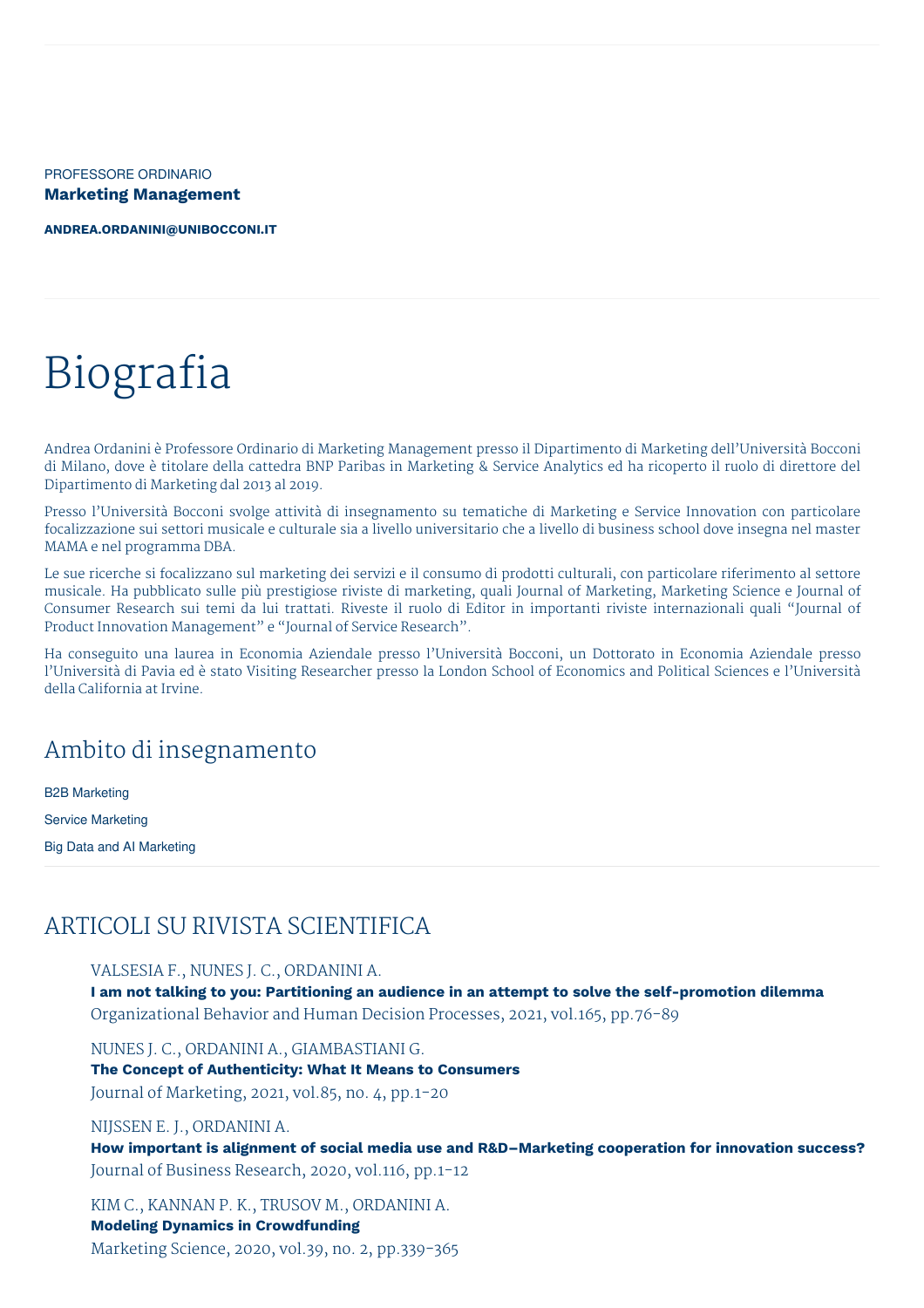### COLM L., ORDANINI A., BORNEMANN T. **Dynamic Governance Matching in Solution Development**

Journal of Marketing, 2020, vol.84, no. 1, pp.105-124

POLYAKOVA A., ESTES Z. C., ORDANINI A.

**Free upgrades with costly consequences** European Journal of Marketing, 2020, vol.54, no. 4, pp.691-712

### ORDANINI A., NUNES J. C., NANNI A.

**The featuring phenomenon in music: how combining artists of different genres increases a song's popularity**

Marketing Letters, 2018, vol.29, no. 4, pp.485-499

COLM L., ORDANINI A., PARASURAMAN A.

**When Service Customers Do Not Consume in Isolation** Journal of Service Research, 2017, vol.20, no. 3, pp.223-239

### ORDANINI A., NUNES J. C.

**From fewer blockbusters by more superstars to more blockbusters by fewer superstars: How technological innovation has impacted convergence on the music chart** International Journal of Research in Marketing, 2016, vol.33, no. 2, pp.297-313

### VALSESIA F., NUNES J. C., ORDANINI A.

**What Wins Awards Is Not Always What I Buy: How Creative Control Affects Authenticity and Thus Recognition (But Not Liking)** Journal of Consumer Research, 2016, vol.42, no. 6, pp.897-914

### RUBERA G., CHANDRASEKARAN D., ORDANINI A.

**Open innovation, product portfolio innovativeness and firm performance: the dual role of new product development capabilities**

Journal of the Academy of Marketing Science, 2016, vol.44, no. 2, pp.166-184

ORSINGHER C., HOGREVE J., ORDANINI A.

**Building on the past: advancing theory in services through meta-analysis** Journal of Service Management, 2016, vol.27, no. 1, pp.37-42

NUNES J. C., ORDANINI A., VALSESIA F.

**The power of repetition: repetitive lyrics in a song increase processing fluency and drive market success** Journal of Consumer Psychology, 2015, vol.25, no. 2, pp.187-199

AKSOY L., HOGREVE J., LARIVIERE B., ORDANINI A., ORSINGHER C. **Relative measures in service research** Journal of Service Management, 2015, vol.29, no. 6/7, pp.448-452

### NUNES J. C., ORDANINI A.

**I like the way it sounds: The influence of instrumentation on a pop song's place in the charts** Musicae Scientiae, 2014, vol.18, no. 4, pp.392-409

ORDANINI A., PARASURAMAN A., RUBERA G. **When the Recipe Is More Important Than the Ingredients** Journal of Service Research, 2014, vol.17, no. 2, pp.134-149

VAN DER HEIJDEN G. A. H., ORDANINI A., SCHEPERS J. J. L., NIJSSEN E. J., ORDANINI A. **Don't just fix it, make it better! Using frontline service employees to improve recovery performance** Journal of the Academy of Marketing Science, 2013, vol.41, no. 5, pp.515-530

LEHRER M., ORDANINI A., DEFILLIPPI R., MIOZZO M.

**Challenging the orthodoxy of value co-creation theory: A contingent view of co-production in designintensive business services**

European Management Journal, 2012, vol.30, no. 6, pp.499-509

RUBERA G., ORDANINI A., CALANTONE R.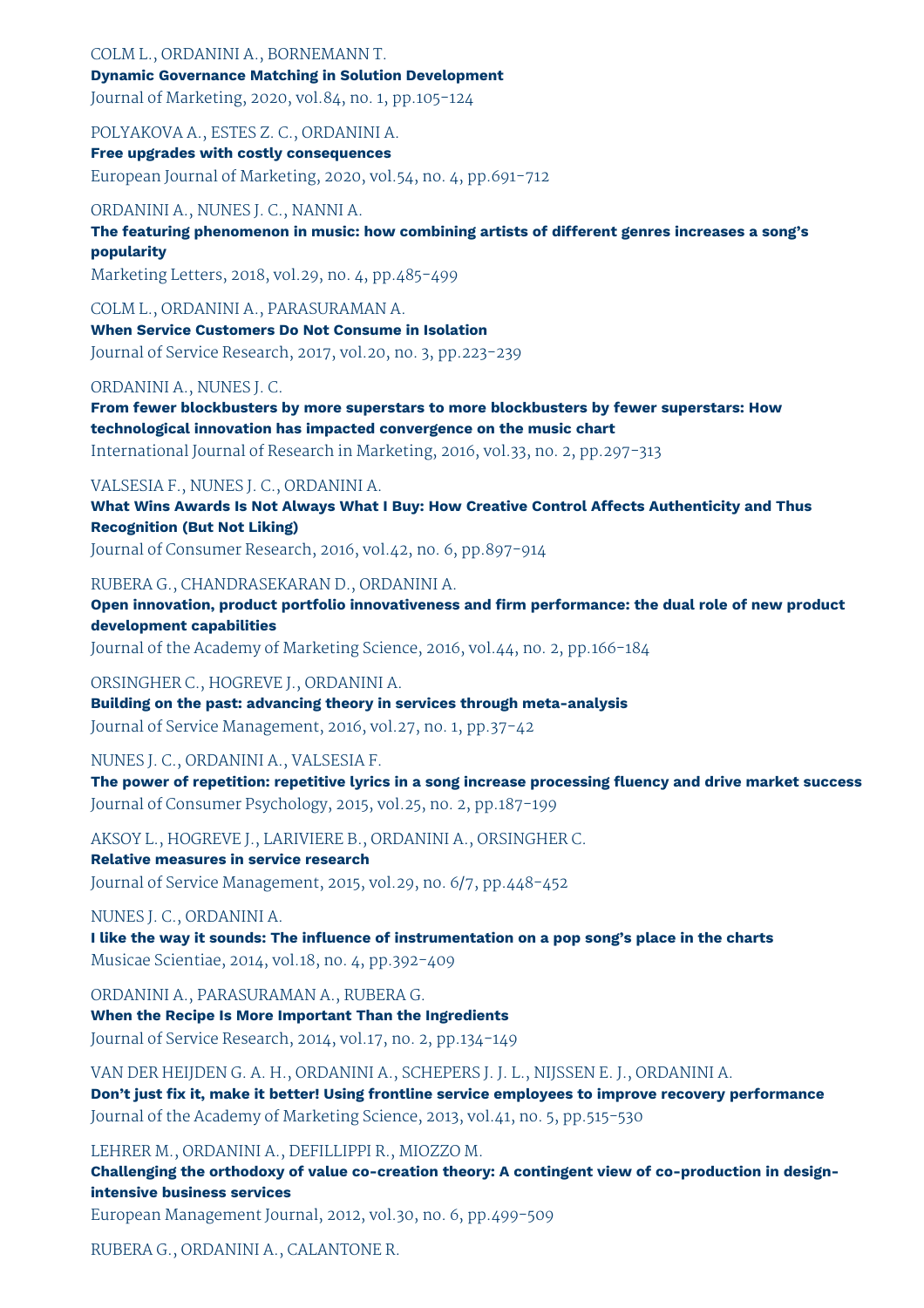#### **Whether to Integrate R&D and Marketing: The Effect of Firm Competence**

Journal of Product Innovation Management, 2012, vol.29, no. 5, pp.766-783

MIOZZO M., LEHRER M., DEFILLIPPI R., GRIMSHAW D., ORDANINI A. **Economies of Scope through Multi-unit Skill Systems: The Organization of Large Design Firms** British Journal of Management, 2012, vol.23, no. 2, pp.145-164

#### ORDANINI A.

**The Ties That Bind: How Cooperative Norms and Readiness to Change Shape the Role of Established Relationships in Business-to-Business E-Commerce**

Journal of Business-to-Business Marketing, 2011, vol.18, no. 3, pp.276-304

#### RUBERA G., ORDANINI A., GRIFFITH D. A.

**Incorporating cultural values for understanding the influence of perceived product creativity on intention to buy: An examination in Italy and the US**

Journal of International Business Studies, 2011, vol.42, no. 4, pp.459-476

ORDANINI A., PARASURAMAN A.

**Service Innovation Viewed Through a Service-Dominant Logic Lens: A Conceptual Framework and Empirical Analysis**

Journal of Service Research, 2011, vol.14, no. 1, pp.3-23

ORDANINI A., MICELI L., PIZZETTI M., PARASURAMAN A.

**Crowd-funding: transforming customers into investors through innovative service platforms** Journal of Service Management, 2011, vol.22, no. 4, pp.443-470

RUBERA G., ORDANINI A., MAZURSKY D.

**Toward a contingency view of new product creativity: Assessing the interactive effects of consumers** Marketing Letters, 2010, vol.21, no. 2, pp.191-206

#### ORDANINI A., RUBERA G.

**How does the application of an IT service innovation affect firm performance? A theoretical framework and empirical analysis on e-commerce**

Information & Management, 2010, vol.47, no. 1, pp.60-67

#### ORDANINI A., MAGLIO P. P.

**Market Orientation, Internal Process, and External Network: A Qualitative Comparative Analysis of Key Decisional Alternatives in the New Service Development**

Decision Sciences, 2009, vol.40, no. 3, pp.601-625

ARBORE A., GUENZI P., ORDANINI A.

**Loyalty building, relational trade-offs and key service employees: the case of radio DJs** Journal of Service Management, 2009, vol.20, no. 3, pp.317-341

#### ORDANINI A., RUBERA G., DEFILLIPPI R.

**The many moods of inter-organizational imitation: A critical review** International Journal of Management Reviews, 2008, vol.10, no. 4, pp.375-398

ORDANINI A., PASINI P.

**Service co-production and value co-creation: The case for a service-oriented architecture (SOA)** European Management Journal, 2008, vol.26, no. 5, pp.289-297

ORDANINI A., RUBERA G., SALA M.

**Integrating Functional Knowledge and Embedding Learning in New Product Launches** Long Range Planning, 2008, vol.41, no. 1, pp.17-32

ORDANINI A., SILVESTRI G.

**Recruitment and selection services: Efficiency and competitive reasons in the outsourcing of HR practices** The International Journal of Human Resource Management, 2008, vol.19, no. 2, pp.372-391

RUBERA G., ORDANINI A., DEFILLIPPI R. **La propensione al comportamento imitativo delle imprese: una revisione critica**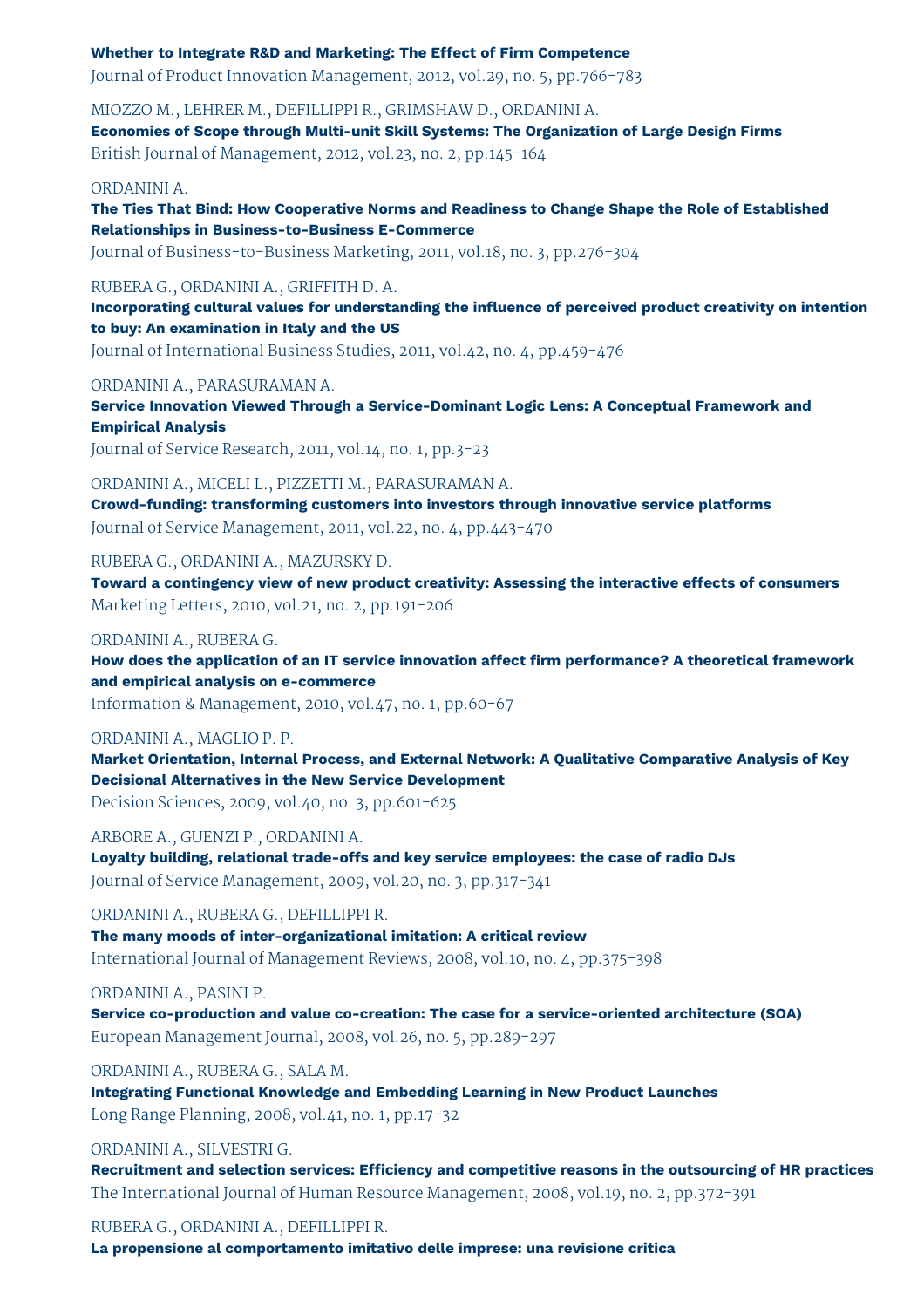Economia & Management, 2008, no. 4, pp.123-149

ORDANINI A., RUBERA G. **Strategic capabilities and internet resources in procurement** International Journal of Operations & Production Management, 2008, vol.28, no. 1, pp.27-52

#### ORDANINI A., RUBERA G.

**Do resources mediate the relationships between the internet and performance in the marketing domain? Testing the role of customer orientation and brand equity**

International Journal of Internet Marketing and Advertising, 2007, vol.4, no. 1, pp.4-25

#### ORDANINI A.

**What drives market transactions in B2B exchanges?**

Communications of the ACM, 2006, vol.49, no. 4, pp.89-93

ARBORE A., ORDANINI A.

**Broadband Divide Among SMEs: The Role of Size, Location and Outsourcing Strategies** International Small Business Journal, 2006, vol.24, no. 1, pp.83-99

#### ORDANINI A.

**Selection models in the music industry: How a prior independent experience may affect chart success** Journal of Cultural Economics, 2006, vol.30, no. 3, pp.183-200

#### ORDANINI A.

**The Effects of Participation on B-to-B Exchanges: a Resource-Based View** California Management Review, 2005, vol.47, no. 2, pp.97-113

ORDANINI A., MICELLI S., DI MARIA E.

**Failure and Success of B-to-B Exchange Business Models: A Contingent Analysis of Their Performance** European Management Journal, 2004, vol.22, no. 3, pp.281-289

#### ORDANINI A., RUBERA G.

**The Release of "Greatest Hits" in the Italian Recording Industry: An Empirical Analysis of Strategies and Timing**

International Journal of Arts Management, 2004, vol.6, no. 3, pp.24-36

#### MOLTENI L., ORDANINI A.

**Consumption Patterns, Digital Technology and Music Downloading** Long Range Planning, 2003, vol.36, no. 4, pp.389-406

#### CORROCHER N., ORDANINI A.

**Measuring the Digital Divide: A Framework for the Analysis of Cross-Country Differences** Journal of Information Technology, 2002, vol.17, no. 1, pp.9-19

#### ORDANINI A., POL A.

**Infomediation and competitive advantage in b2b digital marketplaces** European Management Journal, 2001, vol.19, no. 3, pp.276-285

# MONOGRAFIE O TRATTATI SCIENTIFICI

COLM L., ORDANINI A. **Forgiare il Futuro. L'effectuation Theory e il Percorso Imprenditoriale di Loccioni** Egea, Milano, Italia, 2021

ORDANINI A. **Information Technology and Small Businesses** Edward Elgar Publishing, Gran Bretagna, 2006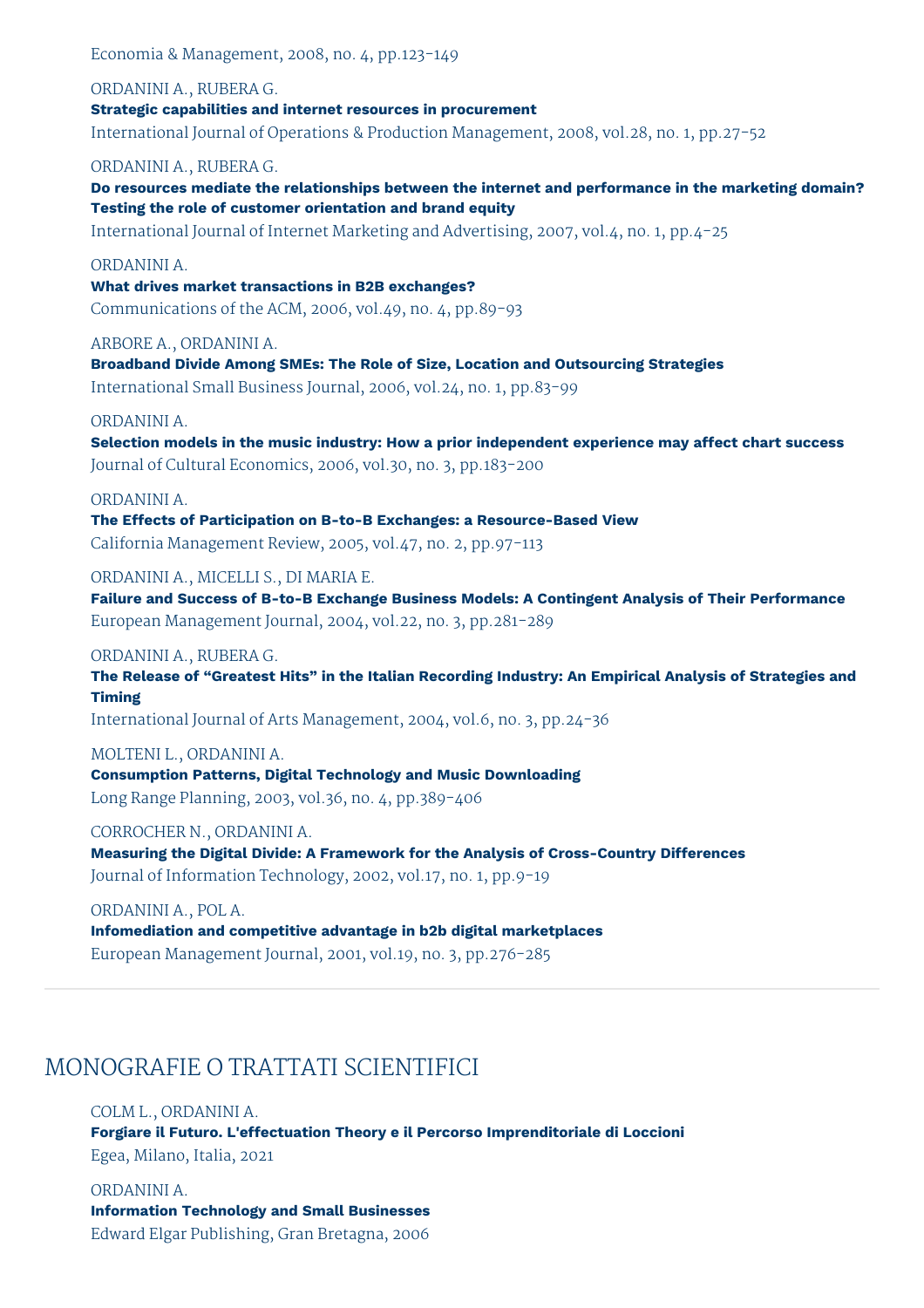## CURATELE DI OPERE COLLETTANEE

ORDANINI A. (A CURA DI) **ICT e piccole e medie imprese** Egea, Milano, Italia, 2005

# CONTRIBUTI IN VOLUME, CAPITOLI O SAGGI SCIENTIFICI

### COLM L., ORDANINI A.

**Facing Supply Chain Disruptions: Strategies to Ensure Relational Continuity** in *The Impact of COVID-19 on Supply Chain Management*

Richard Wilding (a cura di), Proud Pen, chap. 4, pp.55-72, 2021

#### ORDANINI A.

**Le tappe principali del dibattito sul marketing dei servizi** in *Marketing, una disciplina fantastica: omaggio a Enrico Valdani*

Busacca Bruno, Costabile Michele (a cura di), Egea, pp.393-405, 2018

### MARELLI A., ORDANINI A.

**What Makes Crowdfunding Projects Successful 'Before' and 'During' the Campaign?** in *Crowdfunding in Europe*

Dennis Brüntje, Oliver Gajda (a cura di), Springer International Publishing, pp.175-192, 2016

### ORDANINI A., PARASURAMAN A.

**A conceptual framework for analyzing value-creating service ecosystems: an application to the recordedmusic market** in *Toward a better understanding of the role of value in markets and marketing* S. Vargo, R. Lusch (a cura di), Emerald Group Publishing Limited, pp.171-205, 2012

PACE S., CARÙ A., ORDANINI A. **Service management** in *M@rketing Management* E. Valdani (a cura di), Egea, pp.409-431, 2011

ORDANINI A., SCHREIER M. **Sviluppo di nuovi prodotti e servizi** in *Marketing Management* E. Valdani (a cura di), Egea, pp.297-312, 2011

ORDANINI A. **Gap di progettazione: come innovare e sviluppare nuovi servizi** in *Cliente & Service Management* E. Valdani (a cura di), Egea, pp.237-255, 2009

#### ARBORE A., ORDANINI A.

**Environmental Drivers of E-Business Strategies Among SMEs** in *Handbook of Research on Global Diffusion of Broadband Data Transmission* Yogesh K. Dwivedi, Anastasia Papazafeiropoulou, Jyoti Choudrie (a cura di), IGI Global, chap. 31, pp.493-503, 2008

ORDANINI A., ARBORE A. **External Pressures for Adoption of ICT Services Among SMEs** in *Handbook of Research on Global Diffusion of Broadband Data Transmission*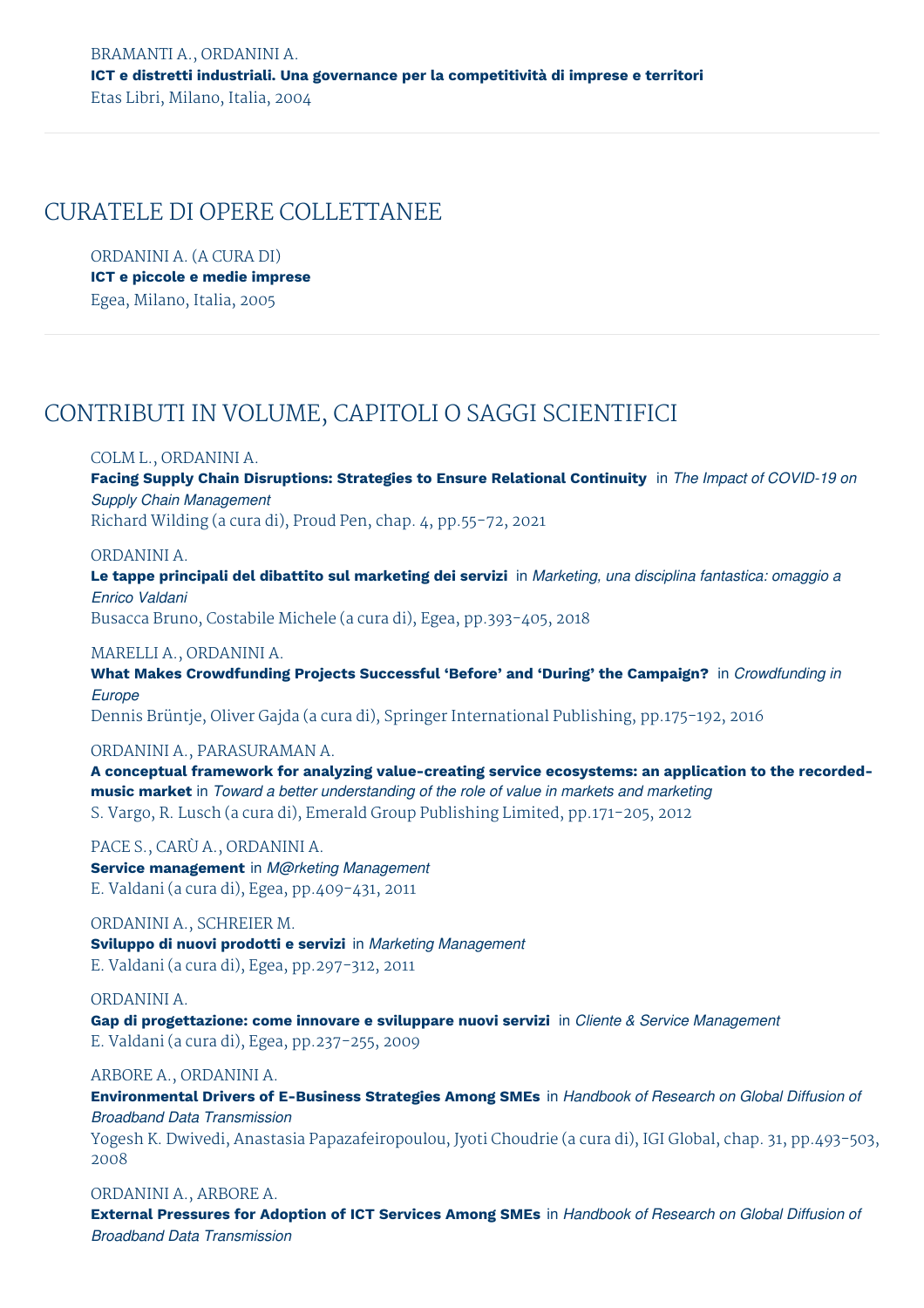Yogesh K. Dwivedi, Anastasia Papazafeiropoulou, Jyoti Choudrie (a cura di), IGI Global, chap. 33, pp.524-535, 2008

FROVA A., ORDANINI A.

**L'evoluzione delle telecomunicazioni mobili in Italia: dinamica recente e prospettive** in *L'industria della comunicazione in Italia*

Fondazione Rosselli - Istituto di Economia dei Media (a cura di), Edizioni Angelo Guerini e Associati, pp.67- 80, 2004

# COMMENTS, DISCUSSIONS, REPLIES SU RIVISTA

DOMEGAN C., HAASE M., HARRIS K., HEUVEL W. V. D., KELLEHER C., MAGLIO P. P., MEYNHARDT T., ORDANINI A., PEÑALOZA L. **Value, values, symbols and outcomes** 2012, Marketing Theory

# NOTE DI RICERCA O BREVI ARTICOLI SU RIVISTA

ORDANINI A. **"Crowd funding" As Emerging Trend** 2009, Mit Sloan Management Review, Stati Uniti d'America

# PROCEEDINGS/PRESENTATIONS

ORDANINI A., RUBERA G., PARASURAMAN A. **The Effects of Creativity on Intention-To-Buy a New Service: A Configurational Analysis**

*INFORMS Annual Meeting, November 13-16, 2011, Charlotte, NC, Stati Uniti d'America*

RUBERA G., CHANDRASEKARAN D., ORDANINI A. **Open Innovation Practices and Market Outcomes: The Moderating Role of Product Capabilities** *33rd INFORMS Marketing Science Conference - June 9-11, 2011, Houston, TX, Stati Uniti d'America*

RUBERA G., ORDANINI A., CHANDRASEKARAN D. **Open Innovation Practices and Market Outcomes: The Moderating Role of Product Capabilities** *AMA Winter Conference - February 18-20, 2011, Austin, TX, Stati Uniti d'America*

GUENZI P., ARBORE A., ORDANINI A. **Exploring relational trade-offs in the presence of key employees: the case of the radio industry** *36th EMAC Conference - May 23-26, 2007, Reykjavik, Iceland*

ARBORE A., GUENZI P., ORDANINI A.

**Investigating the overall contribution of interpersonal relationship to customer-to-firm relationship: the case of key employe**

*36th EMAC Conference - May 22-25, 2007, Reykjavik, Iceland*